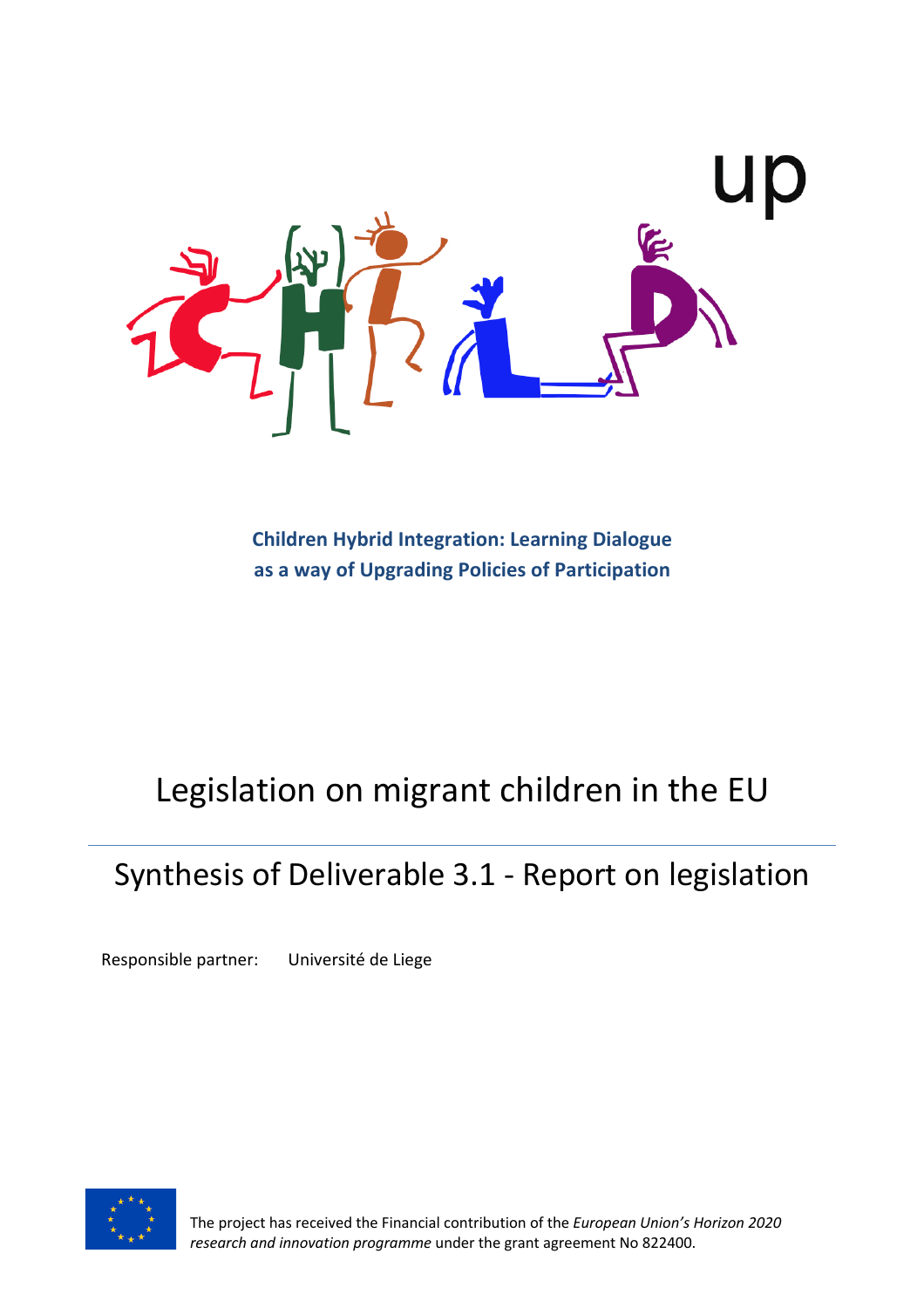

### **Executive Summary\***

The CHILD-UP project investigates the social conditions of migrant children's integration through social participation, taking into account gender differences, legal status and age groups, with the final aim to propose an innovative approach to understand and transform their social condition. In support of this aim, the current twopart report provides an overview of migrant children's wellbeing, protection and education as well as a comparative investigation of the legislation in partner countries that most deeply impacts young migrants and their families. In selected contexts in seven countries, Belgium, Finland, Germany, Italy, Poland, Sweden, and the UK, the research focuses on policies and practices of integration, migrant children's access to basic services, their enrollment in school, and the differences that exist for children of different migratory statuses. This reportincludes data on recent migration flows of children to Europe and to the specific regions of the partners. It has gathered information on how children arrived (on their own -unaccompanied, with families who are documented or undocumented, or as refugees). It offers an assessment of wellbeing of migrant children and their families as evaluated through available data on access to healthcare services, housing, employment, and the time children have spent out of school. It further includes approaches to family reunification, the training of workers who support migrants, and migrant children's access to and placement in school. This report is the culminating document of work package 3, and subsequent work packages include quantitative and qualitative data, analysis of examples of educational practices of integration, and finally, proposals of innovation in dialogic practices of integration as active participation.

#### *Methodology*

This report draws on grey and scientific literature from the relevant European and local levels, and specific country data and information provided by all project partners. This information was gathered through a template, created by the main author, containing questions to guide the procurement of information. These templates were completed by partners and then reviewed to find key information that was then grouped by theme. What is contained in the report is based on both the main author's initial proposal for the report, but also what information and important material and ideas emerged during the research process.

#### *Definition of Childhood and Perceptions of Migrant Children*

Childhood is a culturally dependent category that is defined differently by different groups. The ages it includes, how children are viewed and treated, and their position in society are by no means universal. The UN Convention on the Rights of the Child (UN 1990), to which all CHILD UP partner countries are signatories, was ground-breaking in its insistence that children's point of view be considered in decisions affecting children's lives. The definition of children it proposes, and which is the same in most legislation concerning children in the partner countries, are all persons under the age of 18. The UNCRC also states that children should be treated as children first, and other factors of their situation should be considered as secondary. For example, in the case of migrant children, they

<sup>\*</sup> Full report available at http://www.child-up.eu/project-outcomes/.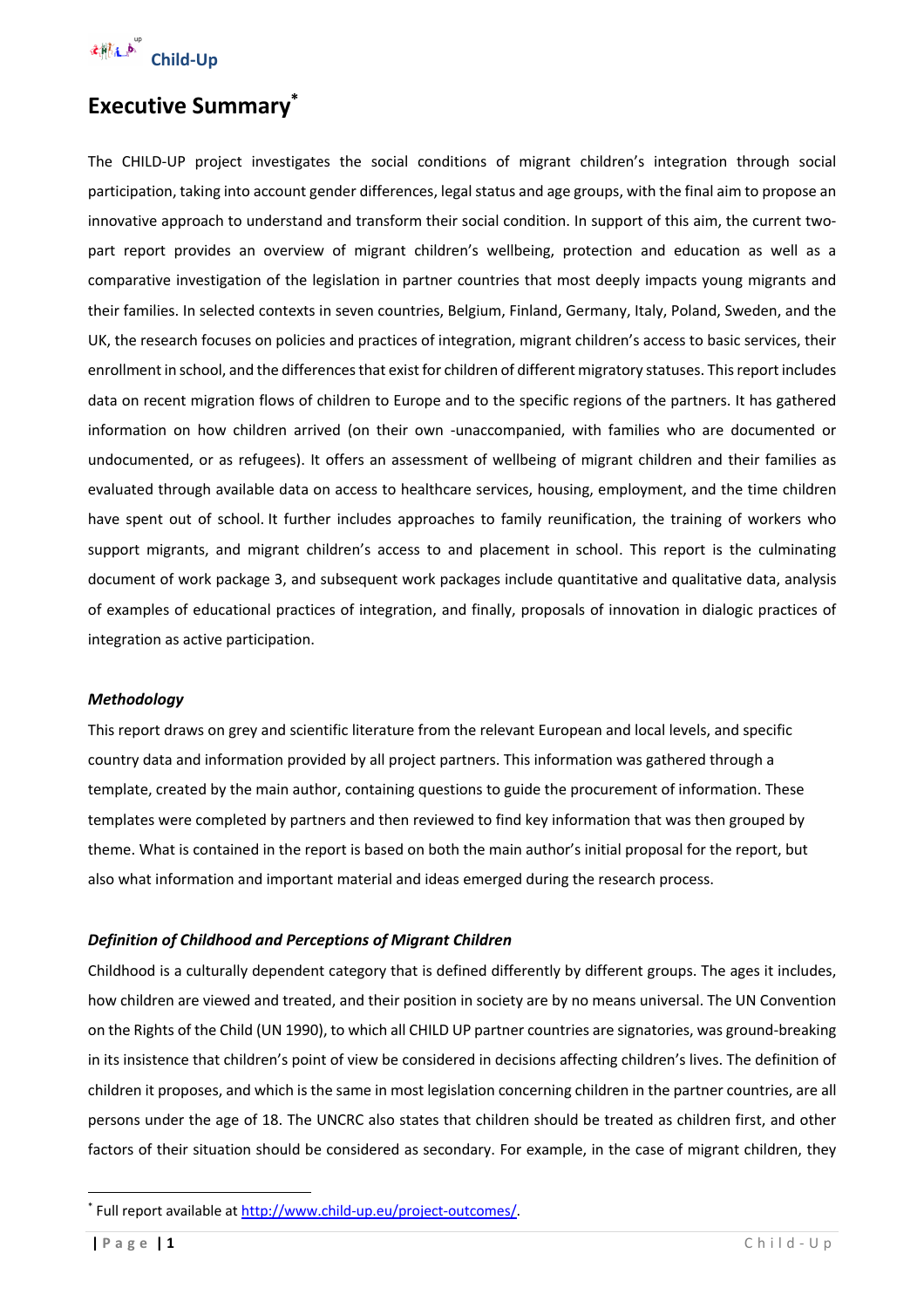

should be treated first as children – regardless of their migratory status. The findings in this report show that, while this is typically adhered to in legislation, it is not always the case in practice. Migrant children with precarious statuses – refugee and undocumented- still face barriers to accessing services that children should be entitled to, such as adequate housing, healthcare, education, and the right to family unity.

All the partner countries highlighted the link between immigration and security concerns of governments and the wider public. Partners pointed to the portrayal of migrants in the media and criminal acts attributed to them remain in the news and the public eye for a long time. Additionally, while migrant children are perceived to have a great deal of potential for criminality and negative impact on a society, their agency is ignored or neglected in other areas of life. While the voice of the child principle is laid out in the UNCRC, children's voices, selfdetermination, and agency in their integration is sorely neglected. The CHILD UP project sees children as agentic actors who can direct their own integration and endeavours to promote this in the school setting.

#### *Reception and Integration Policies and the Broader Political Climate*

The political climate and public debate in all of the involved countries are characterized by intense disagreement over immigration and integration. While overall attitudes towards immigration and immigrants varies by country, all of the partner countries have experienced the rise of right-wing parties that has been the trend across Europe. Dead-locked parliaments that find it difficult to form stable governments, like those of Belgium and Sweden, may become more common. Migrants, and particularly migrant children, are caught in the middle as they are held up as both the symptom and the cause for various societal ills. Despite very different histories of immigration and approaches to integration, even the most open systems of immigration and integration have been characterised in recent years by various increased restrictions and requirements. At the same time however, many new integration measures have been created to support migrants. More consideration of language barriers, more time allotted for language learning and meeting integration pathway measures, easier and more transparent access to support services, and more emphasis on cultural sharing (to also show the receiving society values and wishes to learn about the migrant's cultural background) would benefit integration and migrant families and children. Additionally, even in cases where integration is governed and legislated at the national level, the majority of the responsibility for support of migrants and their integration happens at the local level. It is also at this level that actors understand the specific needs of the local population, and it is therefore important that local level actors be supported, have access to adequate resources, and that their point of view is considered in policy and legislation at every level.

#### *Family Reunification*

Family is recognized as fundamental in the Universal Declaration of Human Rights,\* and the right to be with one's family is acknowledged, in some way, in the legislation of all the partner countries. As it is a fundamental and universal human right, it also applies to migrants, but this is not always the case. EU member states are also expected to adhere to the Family Reunification Directive (2003/86/EC), but there are still divergences in national level practices, and this directive does not include refugees and those with subsidiary protection (though in general they are included in national approaches) (European Migration Network 2017). Overall, family reunification in the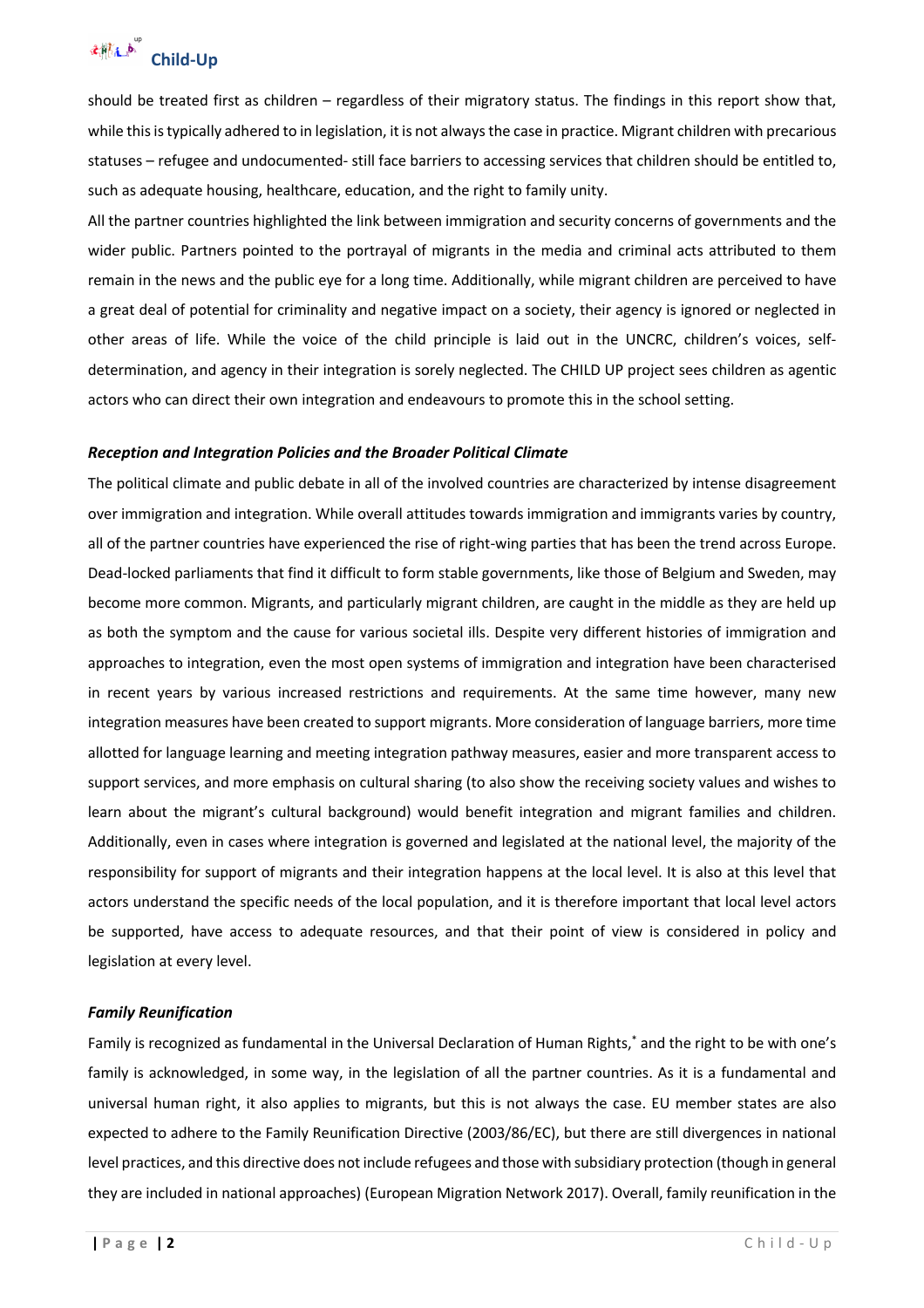

partner countries has become more difficult in recent years. Measures have been introduced in response to fears of migration, concerns that migrants are bringing 'fake' family members into the country, and concerns about the labour market. In many cases, these measures unequally impact specific ethnic groups and often those of a lower socio-economic status. While women and men apply for family reunification at an equal rate (European Migration Network 2017) minimum income standards may disproportionately impact women. Women typically earn less than men, are often employed in part time work, and time spent on maternity leave may also affect this aspect. In some cases, applicants have to wait a long time for decisions on these matters, which extends the period of stress, anxiety and emotional turmoil. This condition has the potential to have a severe negative impact on migrant children wishing to be with their families, and is contrary to the best interest of the child principle. For children, the best outcome would be for states to continue to offer family reunification for third country nationals, but to relax requirements in order to facilitate and shorten the process and positively impact migrant children. In the table below a graphic summary of the approaches to family reunification in all partner countries.

| Country        | <b>Minimum</b>                                                                                                                             | <b>Time limit in</b>                                                                                    | Can those with                                                             | <b>Application</b>                                                             | Other key                                                                                            |
|----------------|--------------------------------------------------------------------------------------------------------------------------------------------|---------------------------------------------------------------------------------------------------------|----------------------------------------------------------------------------|--------------------------------------------------------------------------------|------------------------------------------------------------------------------------------------------|
|                | income                                                                                                                                     | which refugees                                                                                          | subsidiary                                                                 | fee?                                                                           | limits?                                                                                              |
|                | requirement?                                                                                                                               | must apply?                                                                                             | protection apply?                                                          |                                                                                |                                                                                                      |
| <b>Belgium</b> | Yes                                                                                                                                        | Yes                                                                                                     |                                                                            | Yes- but not for<br>those with<br>international<br>protection                  |                                                                                                      |
| <b>Finland</b> | Yes-but asylum<br>seekers and<br>refugees exempt<br>if they apply<br>within in three<br>months                                             | <b>No</b>                                                                                               | Yes - but must<br>meet to the income<br>requirement                        | No                                                                             |                                                                                                      |
| Germany        | Yes-but asylum<br>seekers and<br>refugees exempt<br>if they apply<br>within three<br>months                                                | Yes - application<br>must be<br>submitted<br>within three<br>months after<br>protection was<br>granted. | Yes-Since 2018<br>only 1,000 persons<br>per month may<br>enter in this way | $No - but they$<br>must pay the<br>application fee<br>for their<br>German visa | Limited number<br>of family<br>members -<br>specifically<br>defined after<br>legal status<br>granted |
| Italy          | Yes - but not for<br>refugees                                                                                                              | No - but one<br>must have a<br>residence permit<br>that is valid for<br>at least a year                 | Yes                                                                        | <b>No</b>                                                                      | minimum income<br>and housing<br>requirements                                                        |
| Poland         | Yes-refugees<br>and those with<br>subsidiary<br>protection are<br>exempt if they<br>apply within 6<br>months of<br>receiving<br>protection | No - but simpler<br>process if one<br>applies within<br>six months after<br>receiving<br>protection     | Yes                                                                        | No                                                                             | Narrow definition<br>of family<br>members                                                            |
| Sweden         | Yes                                                                                                                                        | No-but simpler<br>process if one<br>applies within                                                      | Yes                                                                        | No                                                                             | minimum income<br>and housing<br>requirements                                                        |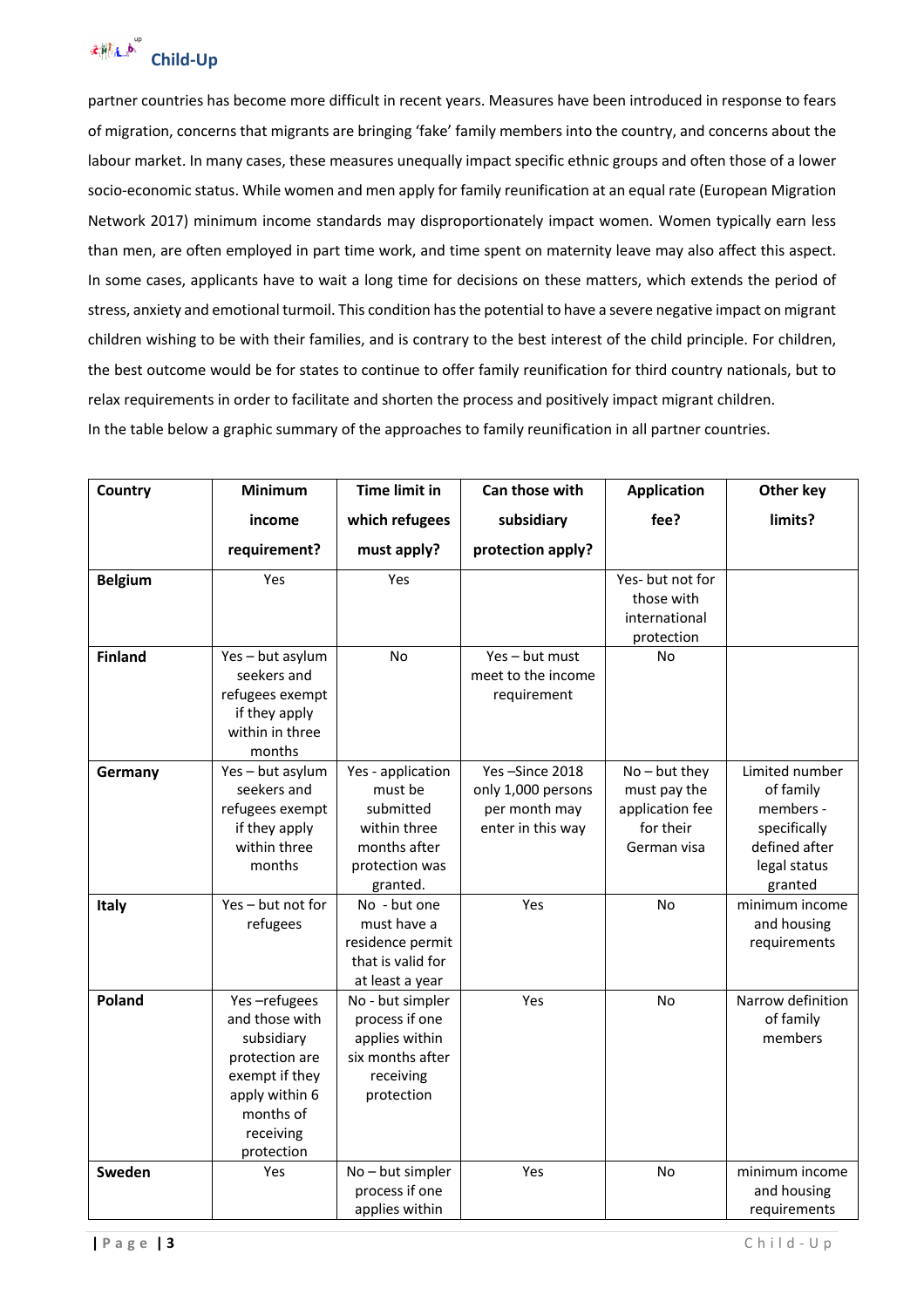

|                          |     | three months of<br>being granted<br>protection                                        |     |                                                                  |                                                                                        |
|--------------------------|-----|---------------------------------------------------------------------------------------|-----|------------------------------------------------------------------|----------------------------------------------------------------------------------------|
| <b>United</b><br>Kingdom | Yes | There is no time<br>limit as long as<br>one does not<br>become a citizen<br>of the UK | Yes | $Yes - but not$<br>for those with<br>international<br>protection | Refugee children<br>are not eligible to<br>sponsor their<br>parents and or<br>siblings |

#### *Health and Housing*

A key moment when adherence, or lack thereof, to the above cited international agreements comes into focus is when child migrants seek healthcare and housing. The most crucial and problematic situation is that of undocumented children – or those with irregular statuses. Again, the partner countries fall on a broad spectrum, from undocumented migrants risking deportation for seeking services to cases where healthcare workers are forbidden to report people who have irregular statuses. In terms of healthcare, in all partner countries there is meant to be universal access to healthcare services for emergency situations. Even in countries where policy technically permits access for migrants to health services, it is often the case that undocumented and even refugee migrants go without medical care. The reasons for this are numerous, but usually involve communication difficulties, mistrust of services, migrants' lack of knowledge of their rights, and complex and slow-moving bureaucracy. Well-being of children is contingent upon stability and reliable housing. Both health and education are linked with housing and it is considered a basic human right which is laid down in international and local agreements and declarations, such as the Universal Declaration of Human Rights (UDHR). According to these agreements, this right is not contingent upon migratory status. Especially vulnerable groups of migrants, however, still face obstacles to adequate housing. Different migratory statuses lead to varying degrees of access to the labour market and social welfare. As is the case with healthcare, sometimes service providers and landlords are required to report undocumented migrants.

While the majority of EU countries have policies aimed at combating homelessness among children, there are still gaps that children may fall through. Accommodation for those who are undocumented and seeking asylum sometimes breaks with international conventions and even national legislation. Additionally, migrants are at risk of social exclusion. In some cases, this means being separated from co-nationals by distribution policies, or else concentrated in places where there are no host country nationals and limited ways to build social capital and integration in the host society. Indeed, it is necessary for migrants to have access to both groups in order to have support and to become well integrated.

Below a table that summarizes the conditions of access to health care in all partner countries.

| Country        | <b>Full access to care</b> | Limited/emergency         | <b>Risk of</b> | Key barriers to access |
|----------------|----------------------------|---------------------------|----------------|------------------------|
|                | regardless of status       | access for undoc migrants | deportation    |                        |
| <b>Belgium</b> |                            |                           |                | -Bureaucracy           |
|                |                            |                           |                | -Lack of interpreters  |
| <b>Finland</b> |                            |                           |                | -Language              |
|                |                            |                           |                | -Lack of information   |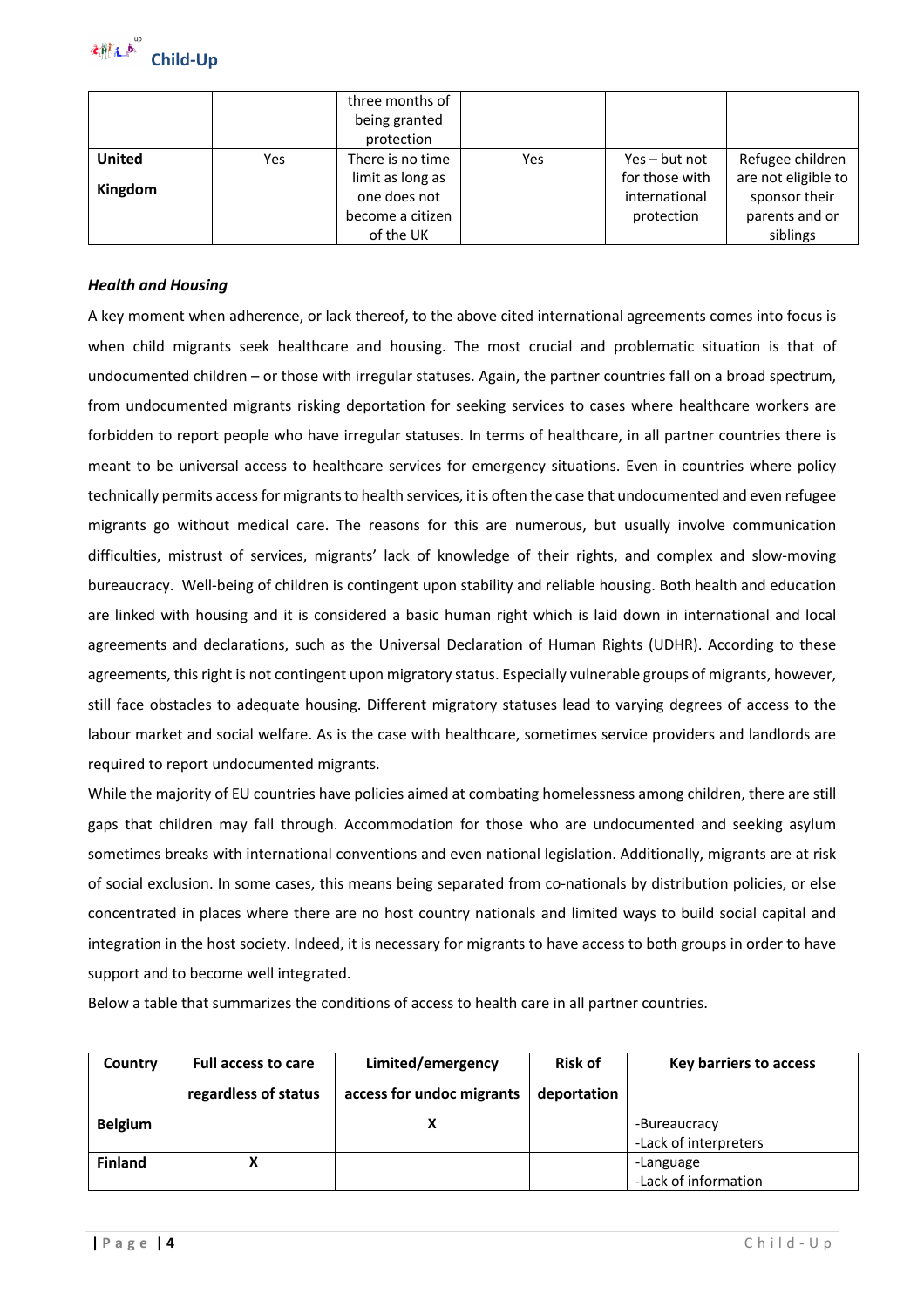

|                     | X                                       | X         | -Bureaucracy                                   |  |  |
|---------------------|-----------------------------------------|-----------|------------------------------------------------|--|--|
|                     |                                         |           | -Availability of (trained) staff in<br>welfare |  |  |
|                     |                                         |           | social<br>service<br>organizations             |  |  |
|                     |                                         |           |                                                |  |  |
|                     |                                         |           | -Bureaucracy                                   |  |  |
|                     |                                         |           | -Language                                      |  |  |
|                     |                                         |           | -Lack of information                           |  |  |
| X                   |                                         |           | -Language                                      |  |  |
|                     |                                         |           | -Cultural competence of medical                |  |  |
|                     |                                         |           | staff.                                         |  |  |
|                     |                                         |           | -Some migrants have no health                  |  |  |
|                     |                                         |           | insurance                                      |  |  |
|                     | X                                       | Contested | -Language                                      |  |  |
|                     |                                         | issue     | -Lack of information                           |  |  |
| Entitlement to free | X                                       | X         | Cost - a limited array of services             |  |  |
| NHS healthcare      |                                         |           | are currently free of charge                   |  |  |
|                     |                                         |           | irrespective of country of                     |  |  |
|                     |                                         |           | residence                                      |  |  |
|                     | Χ<br>depends on 'ordinary<br>residence' |           |                                                |  |  |

#### *School Placement and Training for Migrant Support Workers*

Whether in policy or just in practice, schools are key players in integration. Despite the numerous EU documents that address the right to education, access to education, programming, approaches, philosophies, and resources vary widely between countries. In some cases, undocumented and asylum-seeking children (even when explicitly allowed to enrol in school) are excluded from enrolling in schools. In all partner countries, however, schools are expected to support the integration of migrant children and their families. Often, they must do this with limited resources and insufficient training for staff members and teachers. Schools may be overcrowded, have concentrations of migrant children, have migrant students without the experience to support them, and face difficulty in supporting children when they have limited information on the educational background of pupils. The challenges faced by schools and migrant children are mitigated or enhanced based on several factors, including the experience that the school systems have in welcoming migrants, the overall resources available to the school, as well as resources specifically dedicated to migrant children and families, and the trainings (and their efficacy) that are available to teachers and other school actors.

Below a table that summarizes school conditions and placement for migrant children in all partner countries.

| Country               | Overcrowded<br><b>Schools</b> | <b>Concentration of</b><br>migrant children | <b>Time spent</b><br>out of school | lack of<br>information on<br>child's<br>educational<br>background | <b>Access for</b><br>undocumented<br>children |
|-----------------------|-------------------------------|---------------------------------------------|------------------------------------|-------------------------------------------------------------------|-----------------------------------------------|
| <b>Belgium</b>        |                               | X                                           |                                    | X                                                                 | <b>Explicitly allowed</b>                     |
| <b>Finland</b>        |                               | X                                           |                                    |                                                                   | <b>Explicitly allowed</b>                     |
| Germany               | X                             | $\boldsymbol{\mathsf{x}}$                   | X                                  | X                                                                 | Explicitly allowed                            |
| Italy                 |                               | $\boldsymbol{\mathsf{x}}$                   | X                                  | X                                                                 | <b>Explicitly allowed</b>                     |
| Poland                |                               | X                                           |                                    |                                                                   | Implicitly allowed                            |
| Sweden                |                               | $\boldsymbol{\mathsf{x}}$                   |                                    |                                                                   | <b>Explicitly allowed</b>                     |
| <b>United Kingdom</b> | X                             | $\boldsymbol{\mathsf{x}}$                   |                                    | X                                                                 | Explicitly allowed                            |

*Comparative legal analysis of the inclusion of migration children*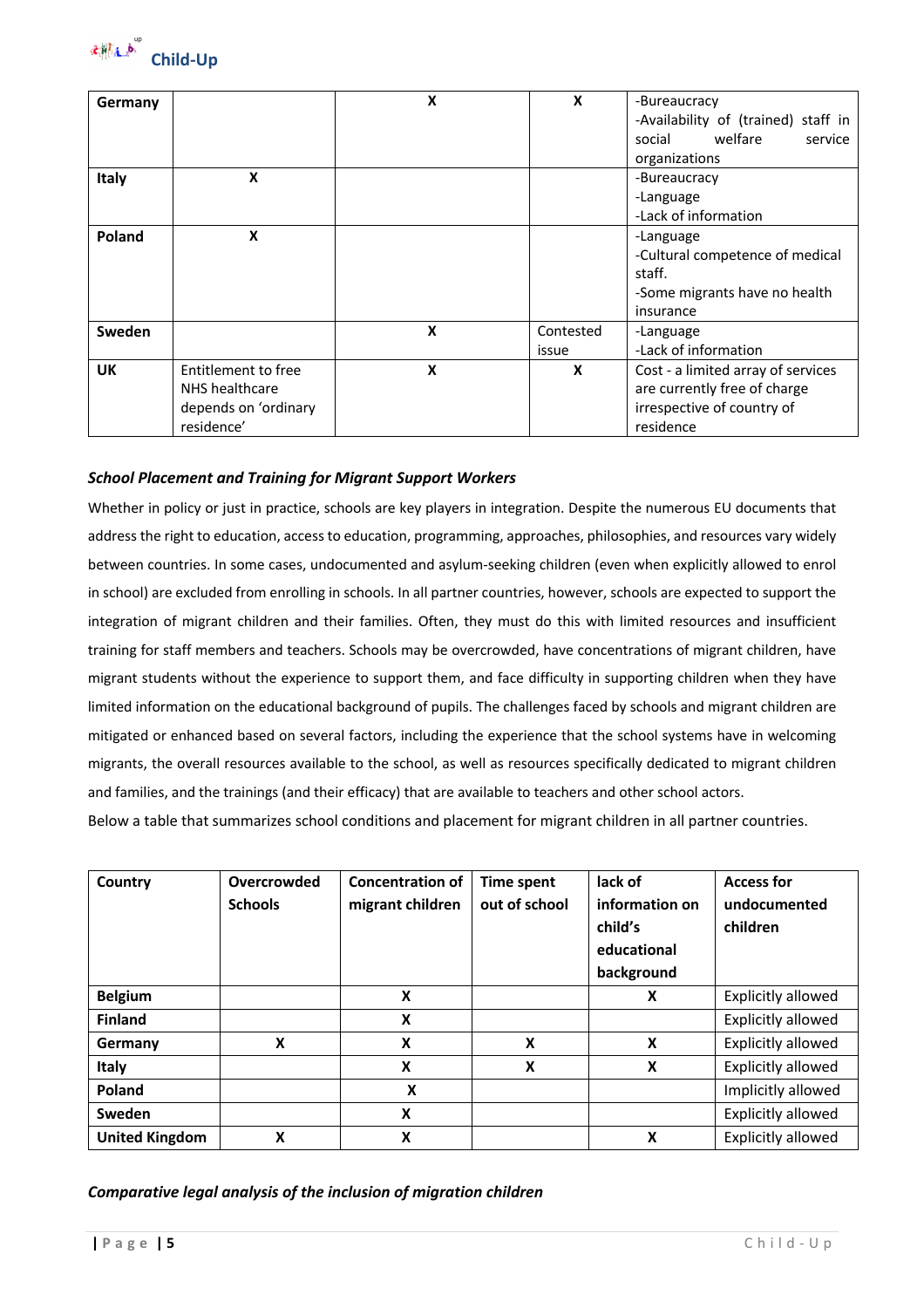

While the Convention on the Rights of the Child is perhaps the most important and foundational international document regarding the lives and rights of children, migrant children often suffer from the gaps that still exist and hinder their ability to benefit from these rights. After an overview of the treatment of migrant children in international and European Union Law, the second part of the report then focuses a lens on the national context in each party country.

The first measure taken by States as soon as an unaccompanied or separated minor is on their territory is identification. Identification commonly refers to the analysis of the documents of the minor and might be carried out through an age assessment procedure, which is an essential condition for the application of measures aimed at protecting the child. Age assessment brings about the problem arising from the dialogue between legal and medical sciences. In most countries, when it is not possible to ascertain identification elements though documents and interviews, there is the possibility to proceed to medical exams. In Finland and Sweden, age assessment is allowed when there is a "reasonable doubt" about the age of the individual. In Poland, if there are still doubts after medical examinations, the person is considered to be a minor. In the United Kingdom, the physical appearance of an unaccompanied minor is assessed.

In order to ensure that an unaccompanied foreign child is adequately represented, as soon as the child is identified, the State should assign him a guardian. Essentially "guardianship" refers to the designation of responsibility to an adult or organization for ensuring that the best interests of a child are fully represented. In Belgium, there are three types of guardians: *i)* the so-called "employee-guardians", working for NGOs; *ii)* private individuals who do so professionally; *iii)* private individuals who are registered as volunteers. In Germany, private persons may be appointed as guardians, but the Youth Welfare Office might also be appointed as guardian in the event that no voluntary guardians are available. In Italy, voluntary guardians are private individuals who voluntarily perform the task and are selected and trained by the regional ombudspersons for children, or by the Italian Authority for Children and Adolescents. In Finland and Poland, only a legal representative is appointed as guardian. In the United Kingdom, with the exception of Scotland, there is not yet a real system of guardianship for unaccompanied minors; it is up to the local authorities to provide support and protection for unaccompanied minors.

In the EU context, Article 24(2) of Directive 2013/33/EU provides for the obligation for Member States to ensure that unaccompanied minors seeking asylum, can be accommodated with a foster family or in centres suitable for hosting minors. All Member States provide accommodation and other care facilities for unaccompanied minors. In many cases, the type of accommodation depends on the child's individual needs, their age and whether they have applied for asylum or not (EMN 2018b: 22-23). While in Belgium, Germany, Sweden and Italy the process of UAM's reception is realized in two or three steps, in Poland, Finland and United Kingdom, UAM's accommodation is a one-step procedure.

For migrant children, access to education is recognized of utmost importance for their integration into the host society. The right to education is guaranteed by Article 14 of the Charter of Fundamental Rights of the EU. The directive calls on States to ensure that all migrant children have access to education under the same conditions as their own nationals. Although, in general, all the partner countries guarantee access to education for migrant children and the education of unaccompanied minors often starts with language lessons, there are some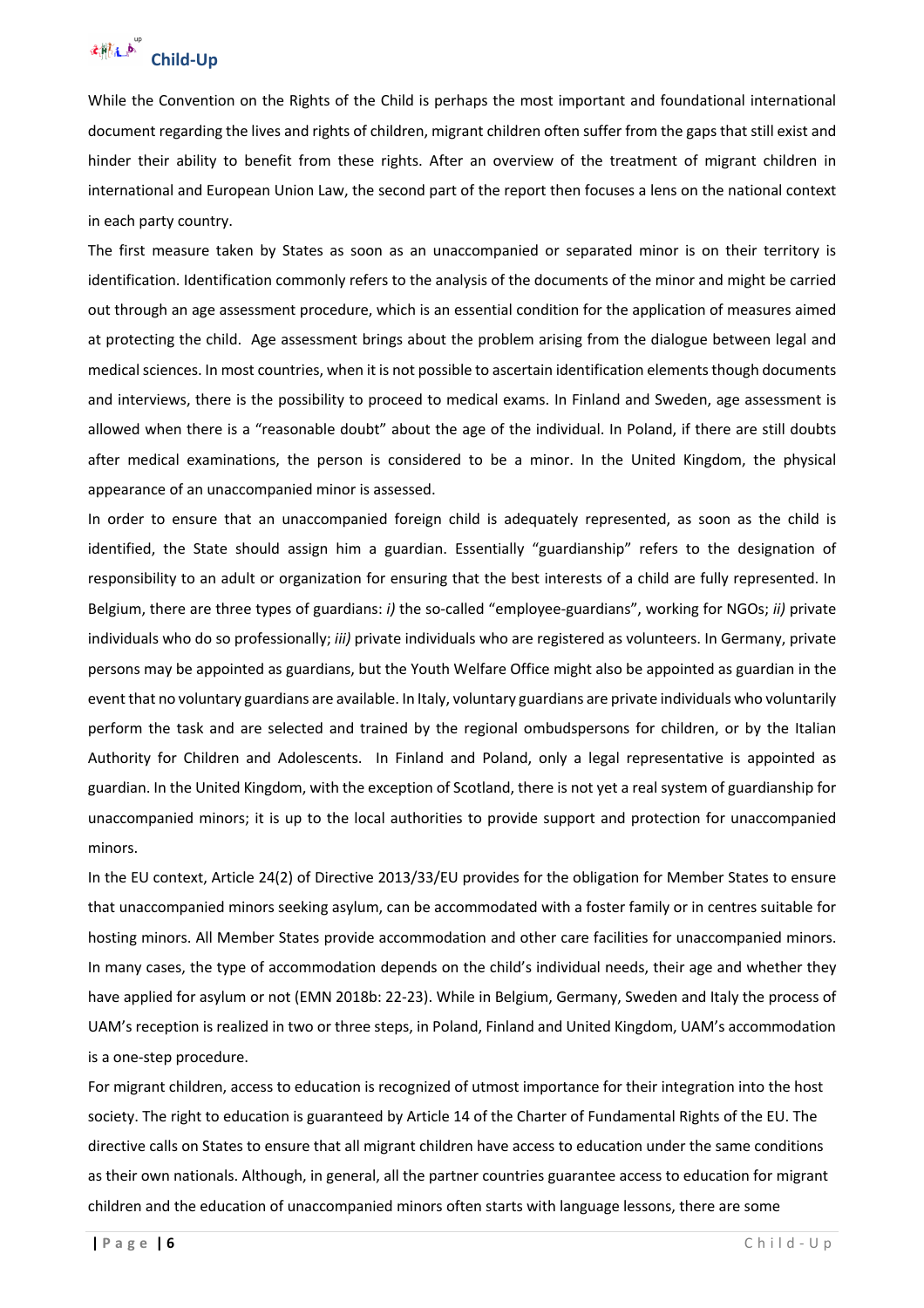

differences among their strategies for migrant children integration in the school systems (Eurydice 2018; see also IOM, UNICEF, UNHCR 2019).

Concerning the right to health, it is enshrined in Articles 24 and 39 of the CRC. The provisions of the Convention oblige States Parties to guarantee the highest possible standard of health and access to care to all children, including physical and psychological recovery and social reintegration of children who are victims of any kind of violence, exploitation or abuse. With regard to access to health care, all partner countries treat migrant children equivalent to national children, whenever parents reside in the territory; nevertheless, there are differences which depend on the status of the migrant children and their parents. In Germany, asylum seekers have access to full health care beginning only 15 months after arrival; before then, they only have access to basic care. In Poland, primary care for asylum seekers is provided through doctors working in reception centres for asylum seekers; however, asylum seekers have some facilities, such as free access to medicines. For what concerns irregular migrant children or children of irregular migrants, in Finland, Germany and Poland, only access to basic and emergency care is guaranteed. In Belgium, they have access to treatment through the Urgent Medical Aid, which also provides for preventive care, and to vaccinations up to 6 years of age. In Italy, UAMs which are irregular and over 6 years of age have access to emergency and essential services; before, they have access, despite not being able to enrol in the National Health Service, to all free health care. In the United Kingdom, irregular migrant children have access to primary care and free access to vaccination and dental care. Sweden is the only State among the selected ones where all migrant children have the same access to care as Swedish children, regardless of their status and whether they or their parents are staying legally or illegally on the territory of the State.

In Germany, access to healthcare changes for UAMs depending on their situation. For children staying in residential institutions of the Youth Welfare Office, access to care is automatic and efficient. This is not the case for UAMs holding a stay permit pending recognition of asylum, suspension of removal, or a special residence permit: in these cases, health care is only guaranteed in case of acute illness and pain. In Poland, UAMs irregularly resident in the territory of the State have access to emergency care as they are always free of charge, but the costs of subsequent treatment are not covered. In Finland, UAMs seeking asylum have the same right to public health care as Finnish minors. UAMs outside asylum centres don't have free access to healthcare. However, the Finnish Child Welfare Act applies to all children who live in Finland independent of nationality.

In Italy, the aw n. 47/2017 also contains dispositions aimed at protecting UAMs' right to health and effectively guarantees the registration of UAMs in the SSN, even pending the request for the residence permit and for the appointment of a guardian. Law n. 47/2017 has ensured a better protection of UAMs' right to health, aiming to achieve effective equality of legal status between UAMs and Italian children.

As regards family reunification, this can only be achieved when this decision is taken in the best interests of the child. Almost all selected States grant the UAMs refugee status or subsidiary protection and the possibility to reunite with their first-degree relatives, but some of them have different rules (EMN 2018b). In Finland, sponsors generally have to demonstrate the security of their livelihoods to reunite with their family members (including minors). In Sweden, the minor applying for reunification and the family members involved are given the opportunity to perform a DNA test to prove the blood link in the event that the rest of the test is not sufficient to guarantee a residence permit. In Germany, during the preliminary and regular taking-into-care, the youth welfare